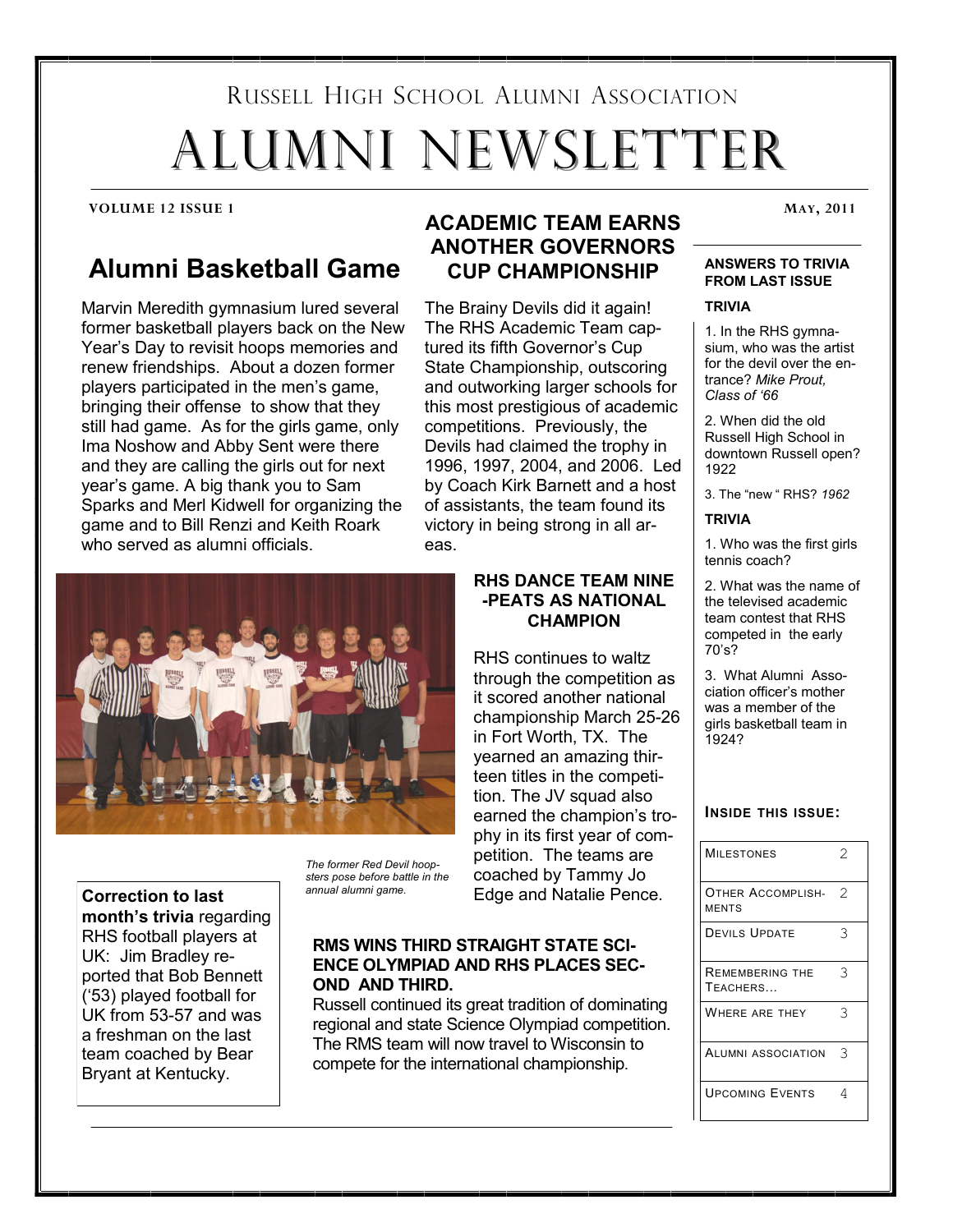# **MILESTONES**

### **Deaths**

John Paul Powell ("53) 12/23/10 Bruce Henry 12/27/10 Jim Ward ("72) 12/29/10 Pat Taylor 12/29/10 Rev. Mann "Chip" Valentine 12/30/10 Ragan Arnold ("11) 1/1/11 Minnie Mae Melvin Hoflich ("39) 1/13/11 Michael Franz ("69) 1/20/11 Norma Burgess 1/13/11 Robert Kimbrell ("46) 2/18/11 Dr. Willis Potter ("43) 3/9/11 Darrel Thomas 3/13/11 Helen Ashworth 3/15/11 Todd Walters ("80)3/17/11 Melinda Harris Isaac ("78)3/20/11 Hubert Dehart 3/21/11

Travis Roark ("08) 3/1/11 Ted Wells 3/4/11 Kathleen Dillow Maynard 3/1/11 Tammy Bryan Hall ("78) 3/27/11 Roger Duty 4/2/11 Johnny R. Clarke 4/3/11 Willis Cline 4/4/11 Robert White ("70) 4/6/11 James Ross 4/7/11 Mary Wyant Pratt ("57) 4/10/11 Kenneth Holbrook ("67) 4/14/11 Janet Sponaugle King ("62) 4/19/11

# **Weddings**

Francesco Rocco ("81)/David Bayes ("80) 6/18/11

Lindsay Robinson ("96)/Billy Lane ("94) 6/11/11

Heather Meek/Jeremy Lavendar ("06) 6/11/11

# PAGE 2 ALUMNI NEWSLETTER

Easter Bocook("05)/John Pennington 7/10/10

# **Births**

Lee Ann (Wyant) ('94) and Adam Justice —Addison Leigh 8/12/10

Allison (Barker) ('00) and Jeff Johnson—Makayla Eve 12/31/10

Jill (Kendrick) ("96) and Jason Banks—Phoebe 4/11

# **Other**

Doug ("60) and Brenda (Edwards) ("60) celebrated their 50th wedding anniversary 12/17/10

Eddie Prichard, band director, and Julia Moore, Gifted and Talented supervisor, are retiring at the end of the school year.

> **At Russell High School, Tradition Never Graduates**

# **OTHER ACCOMPLISHMENTS**

**Tate Dillow** ('97) can be seen an the Domino's Pizza television ads. He is the corporate Chef in Research and Development for Dominos.

**Matt Potter** military display opens at Highland Museum

**France Peterson's** daughter Susan Locke of Dublin, Oh will appear on Wheel of Fortune in June

**Mandy Hayes Spencer** ('98) has a series of books "The CrantszChronicles" that will be released beginning in late 2011

**Michael Mayne** ("04) writer and illustrator of a digital comic book "Bonnie Lass-The Legend" at Shawnee State University

**Terry Gayhart** ("74) plays guitar and bass for Jonestown, PA band Shift Seven

**Tim Hanner** ('78) Superintendent of Kenton Co Schools, retired after a highly career in education and had kidney transplant surgery

**Sara Waggoner** ('96) is a full time litigator with the firm of Getty and Childers in Lexington

**Steve Holt's** fourth book *Earthbound* can be purchased for \$12 by e-mailing Robin Clay, RHS Media Specialist, at robin.clay@russellind.kyschools.us

**Billy Ray Cyrus** ("79) will perform at Summer Motion July 4

**Diana Brubaker Patterson** ("91) wrote a book about family and love *Reach With Your Heart*

**Ross Turner** ("07) graduated from UK after leading the teams as the mascot and enrolled in pharmacy school

**Warren and Claudia French** ("96) are now serving Connersville Christian Church in Cynthiana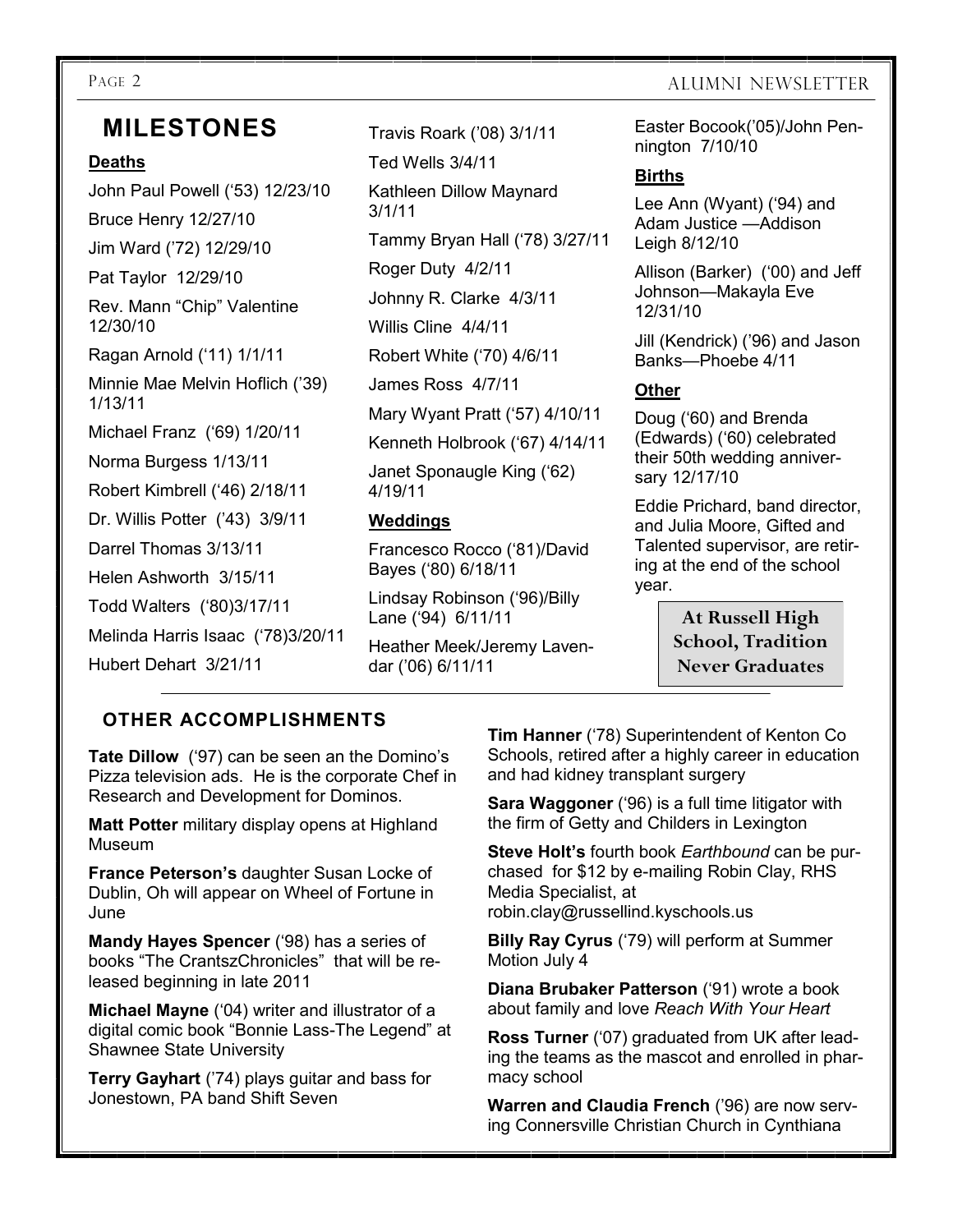# **WINTER WITH THE DEVILS**

Red Devil Basketball 2010-11 was a growing year. With very few seniors, both boys and girls programs look to the future. The boys team had an excellent year and finished as 63rd District runner-up before losing to a strong Ashland team in the regional Tournament. The girls team showed progress during the year and should be a force next season.

The RHS Band had a great season and recently earned Distinguished from KMEA

# **College Signings**

Jessica Frisby (Soccer) Morehead

Alyssa Thompson (Golf) Transylvania

Kelsey Hensley (Tennis) University of Charleston

Zac Bailey (Football) KCU

Elizabeth Floyd (Soccer) Morehead (Dad watched the signing from Iraq through Skype)

# **KEEP IN TOUCH**

The following are dealing with health related issues and might enjoy a card or call:

Phillip Fields ("68), 113 Cardinal Rd, Russell, KY 41169

Dorothy Lester, Morning Pointe, 1000 Addington Dr., Russell, KY 41169

Ron Irwin, Oakmont Manor, 1100 Grandview Dr, Flatwoods, KY 41139

Phyllis Coffee Stewart ("64) 113 Gesling Rd, Russell, KY 41169

#### **ANNUAL MEETING with election of officers** was

held April 13. The following are elected officers:

PRES MARY ROBINSON V-P HARRIET JONES SEC BILL VALLANCE TREAS BETTY VALLANCE BOARD OF DIRECTORS: NINETTE AMIS, LIZ CREMEANS, CAROLYN FANNIN, ROCKY LANE, PHYLLIS MCCOY, ANNA CHAFFIN, JACK FANNIN NON-ALUMNI REP JOHN JONES

*SENIOR DISCOUNT*

*Anyone age 65 or older can enjoy a lifetime membership in the alumni association for only \$25*

# **FOOTPRINTS—REMEMBERING OUR PAST**

Since our last Alumni Newsletter, two familiar faces have passed away. Minnie Mae Hoflich passed away January 13. She enriched the lives of many student during her tenure as Russell High School Home Economics teacher. Her quiet, professional demeanor provided a shining example for her students and colleagues, and those same qualities allowed her to make an impact through community service as well. She is a member of

the RHS Hall of Fame. Another familiar face that will be missed was often seen through the other side of the window as she worked for nearly sixty years cleaning the buildings and taking care of the students and staff. Charlotte Ison passed away on May 11, a little over a year after retiring from the Russell Schools. These two exemplify the quality of Russell staff, quietly and selflessly going about the job every day to make Russell schools a better place—mission accomplished!

This feature highlights Russell teachers and staff that have special places in our memories. Short written essays can be submitted by mail or e-mail for this feature. Please consider remembering those special educators from our past.

# **ALUMNI SPOTLIGHT—WHERE ARE THEY NOW**

## **Kyle Dixon,** RHS

Class of "96, and a graduate of Morehead State, has been a freelance scenic artist/designer in New York for over eight years. From stage to showrooms, he has worked across Manhattan, as well as various theatres in the Southeast. Recent favorite designs include *Angelina Ballerina, The Musical, Growing Up 70's, Aspern Papers, South Pacific, Shakespeare and Love, The Crucible, Zombie Prom, Twelfth Night, and Bat Boy.* His scenic artwork may be seen across the country from the stage of *The Lost Colony* on Roanoke Island, NC to the Bellagio Conservatory in

Las Vegas. Kyle is currently the staff scenid/technical director for Hunter College High School in Manhattan. He is also a Vital Teaching Artist with Vital Theatre at PS166, the Richard Rogers School of Arts and Technology. Along



with several shows currently in progress, Kyle is the proud designer of *Winter Lights: Grande Illumination*, a ten-acre holiday premier exhibit for the Elizabethan Gardens, a popular historic vacation destination in the Outer Banks. More about Kyle at his website www.KyleDixonDesigns.com.